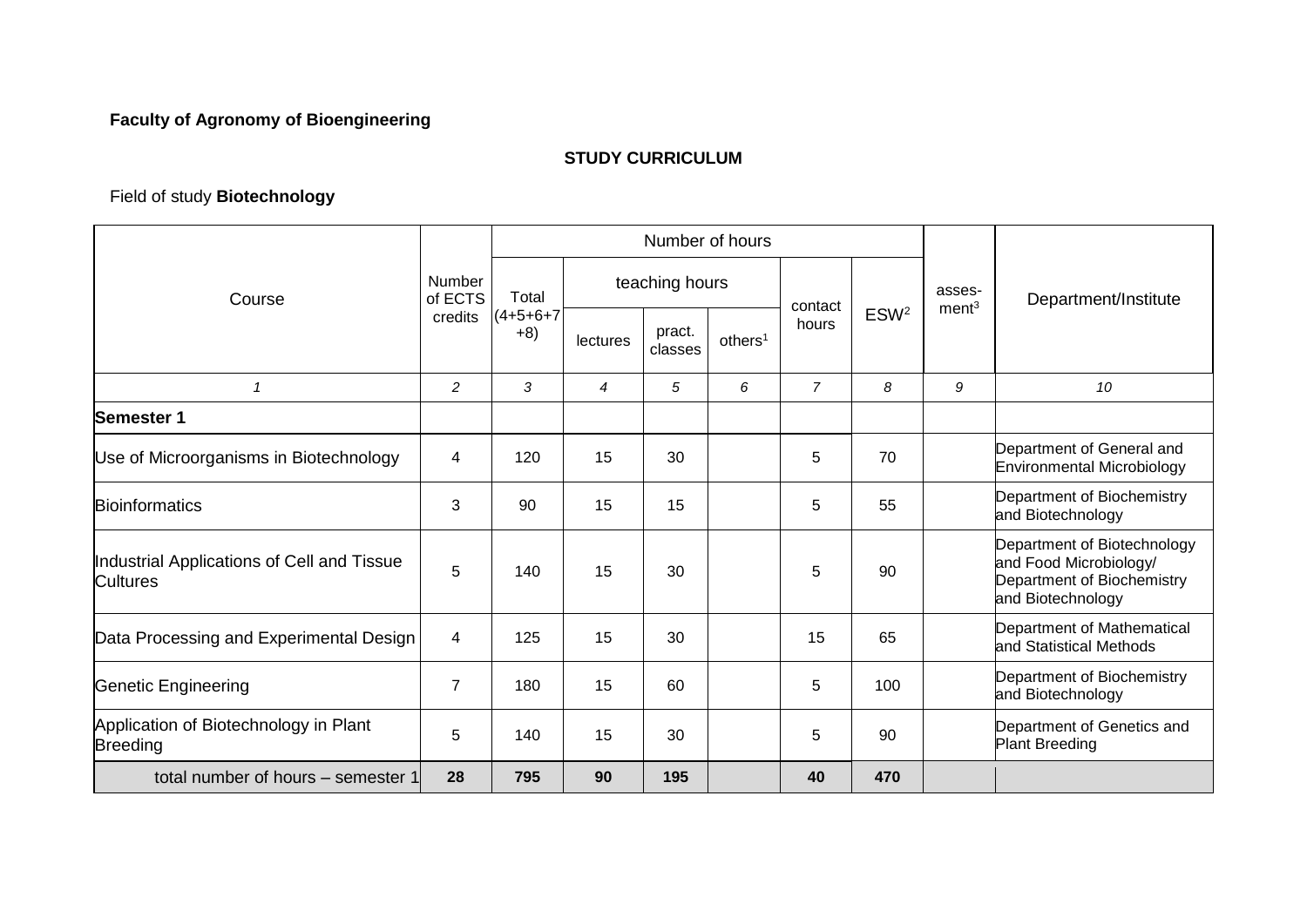| <b>Semester 2</b>                                                                                                      |                |          |          |          |     |          |                                                                                                        |
|------------------------------------------------------------------------------------------------------------------------|----------------|----------|----------|----------|-----|----------|--------------------------------------------------------------------------------------------------------|
| Biotechnology in Chemical Industry and<br>Energetics                                                                   | $\overline{7}$ | 180      | 30       | 45       | 5   | 100      | Department of Biotechnology<br>and Food Microbiology                                                   |
| <b>Plant Biotechnology</b>                                                                                             | $\overline{7}$ | 190      | 30       | 45       | 5   | 110      | Department of Biochemistry<br>and Biotechnology                                                        |
| <b>Cytogenetics and Chromosome</b><br>Engineering                                                                      | 5              | 130      | 15       | 45       | 5   | 65       | Department of Genetics and<br>Plant Breeding/ Department of<br>Biochemistry and<br>Biotechnology       |
| Recent Advances in Biotechnology:<br><b>Industrial Biotechnology</b><br>$\bullet$<br>Animal Biotechnology<br>$\bullet$ | 6              | 79<br>79 | 15<br>15 | 15<br>15 | 1   | 48<br>48 | Department of Biotechnology<br>and Food Microbiology/<br>Department of Genetics and<br>Animal Breeding |
| M. Sc. Seminar I                                                                                                       | $\overline{2}$ | 50       |          | 30       | 4   | 16       | Department of Genetics and<br>Animal Breeding                                                          |
| M. Sc. Laboratory I                                                                                                    | 5              | 125      |          |          | 125 |          |                                                                                                        |
| total number of hours – semester 2                                                                                     | 32             | 833      | 105      | 195      | 146 | 387      |                                                                                                        |
| Semester 3                                                                                                             |                |          |          |          |     |          |                                                                                                        |
| Recent Advances in Biotechnology:<br><b>Plant Biotechnology</b><br>$\bullet$<br><b>Molecular Diagnostics</b>           | 6              | 79<br>79 | 15<br>15 | 15<br>15 | 1   | 48<br>48 | Department of Genetics and<br>Plant Breeding/ Department of<br>Biochemistry and<br>Biotechnology       |
| Gene Expression and Regulation                                                                                         | 4              | 120      | 15       | 15       | 5   | 85       | Department of Biochemistry<br>and Biotechnology                                                        |
| M. Sc. Seminar II                                                                                                      | 4              | 120      |          | 30       | 5   | 85       | Department of Biotechnology<br>and Food Microbiology                                                   |
| M. Sc. Laboratory II                                                                                                   | 15             | 400      |          |          | 250 | 150      |                                                                                                        |
| total number of hours – semester 3                                                                                     | 29             | 798      | 45       | 75       | 262 | 416      |                                                                                                        |